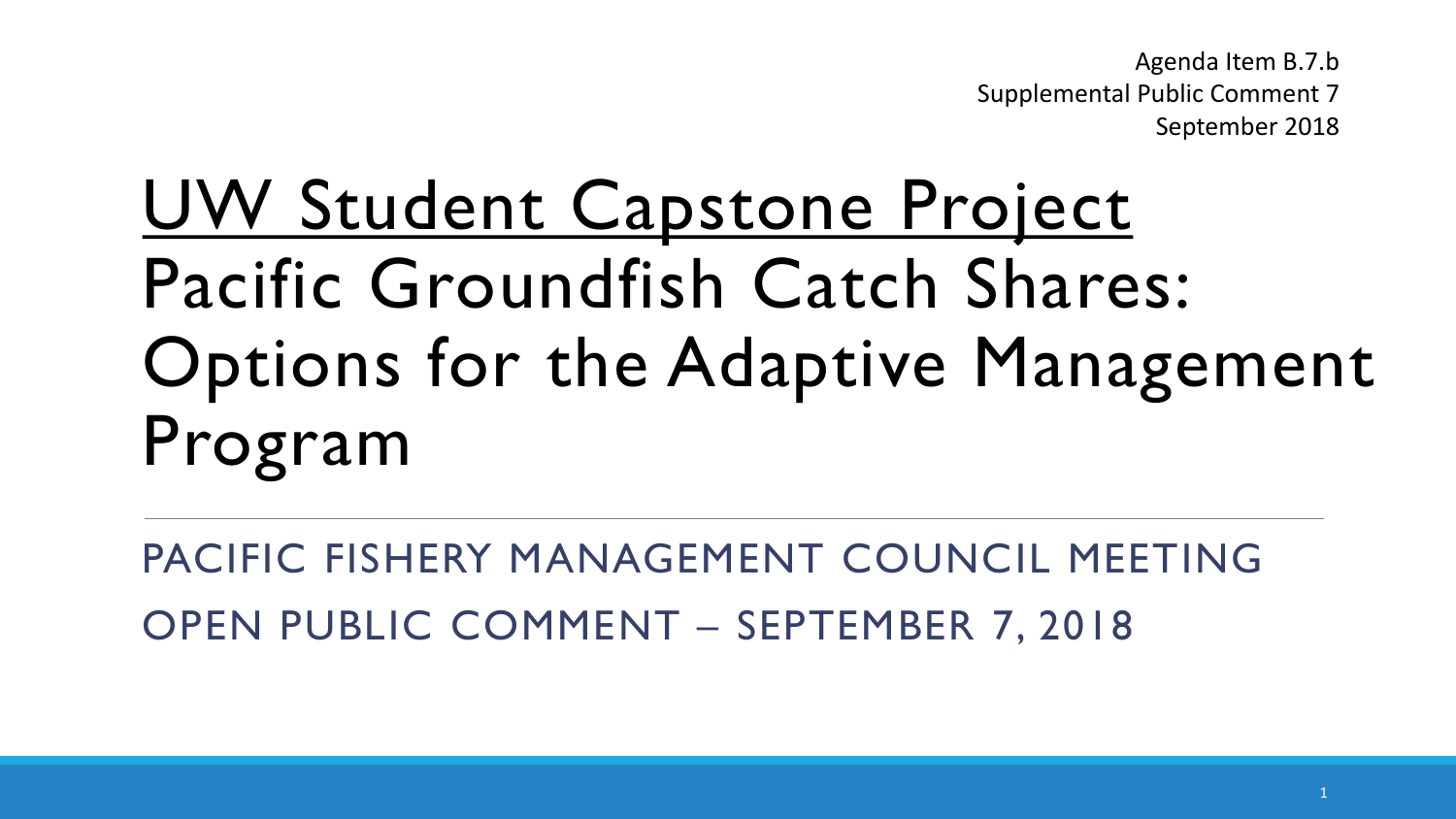## UW School of Marine and Environmental Affairs (SMEA)

- 2-year Graduate Program
- Master of Marine Affairs degree
- **Professional track features a capstone project:** a group project completed with an outside organization

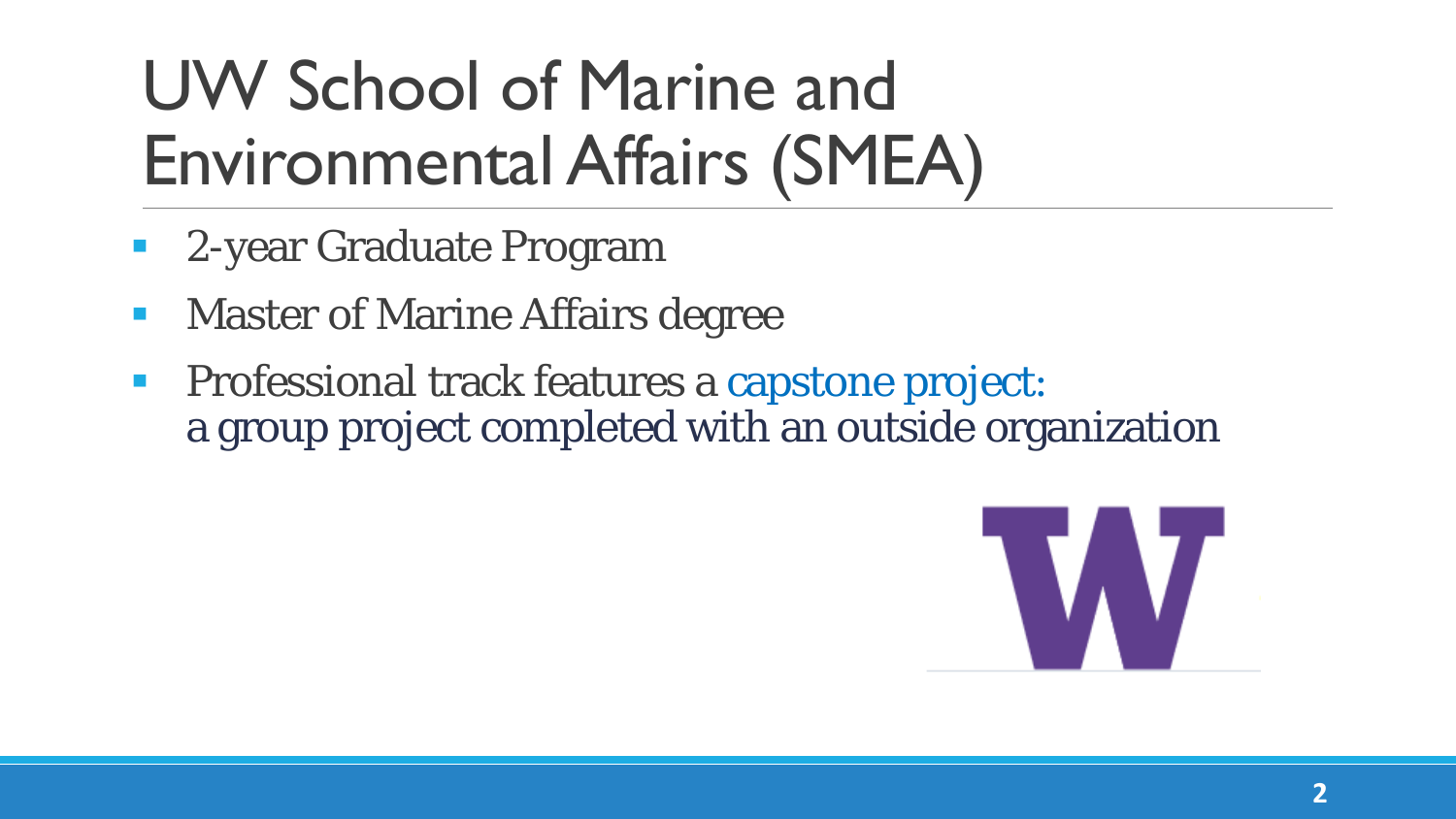### Student Capstone Project

- **Title: Pacific Groundfish Catch Shares Options for the** Adaptive Management Program (AMP)
- Goal: Identify and evaluate potential options for the AMP quota to address the program's identified objectives and other issues that are relevant to the fishery.
- **Timeline: September 2018-June 2019**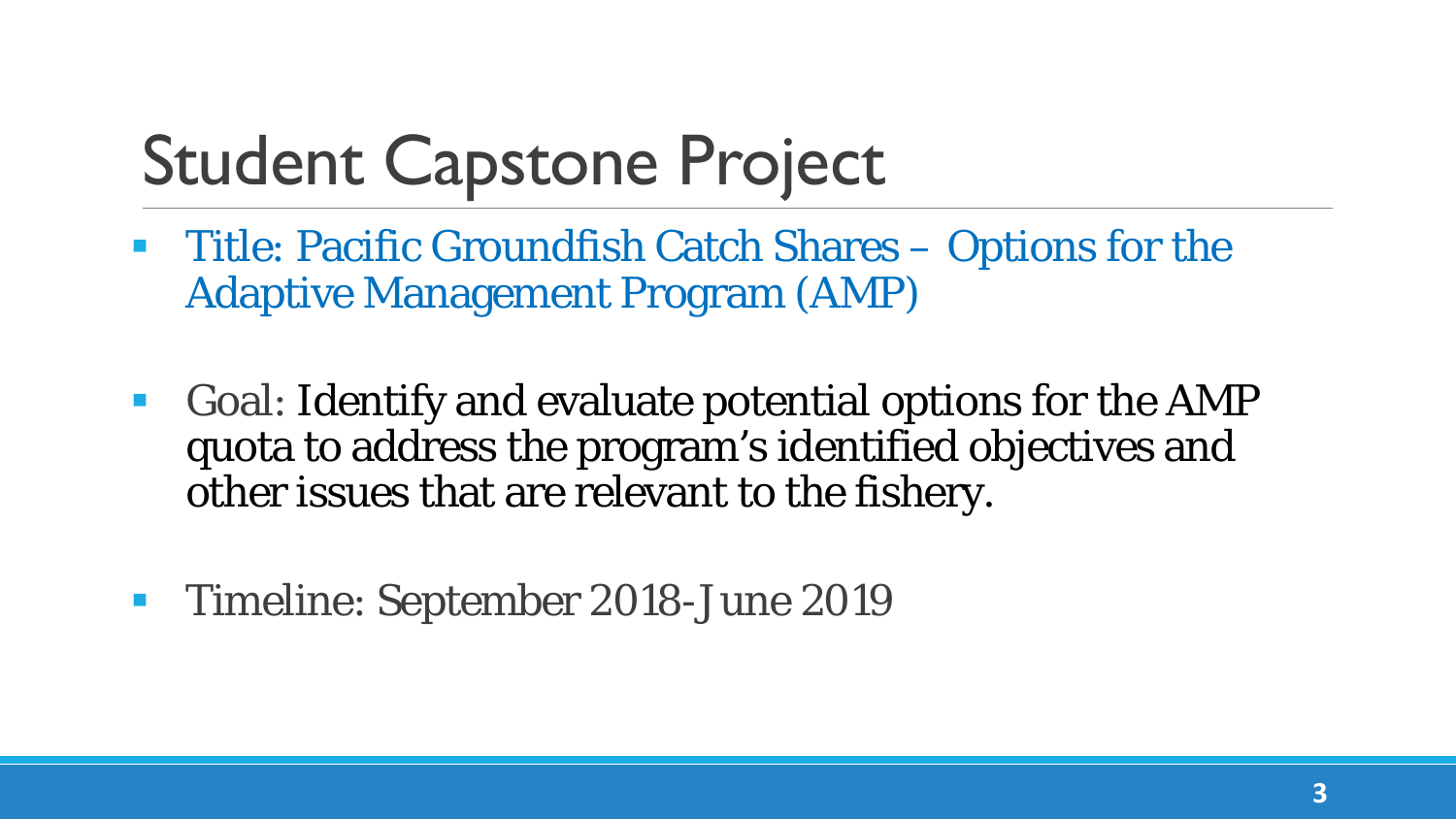### Project People

5 SMEA Students

SMEA Faculty Advisor: Sunny Jardine, PhD

Organization: Pacific Fishery Management Council & NOAA West Coast Region

Organization Contact: Frank Lockhart (NOAA NMFS)

Social Science Advisor: Suzanne Russell (NOAA NWFSC)

Interview Participants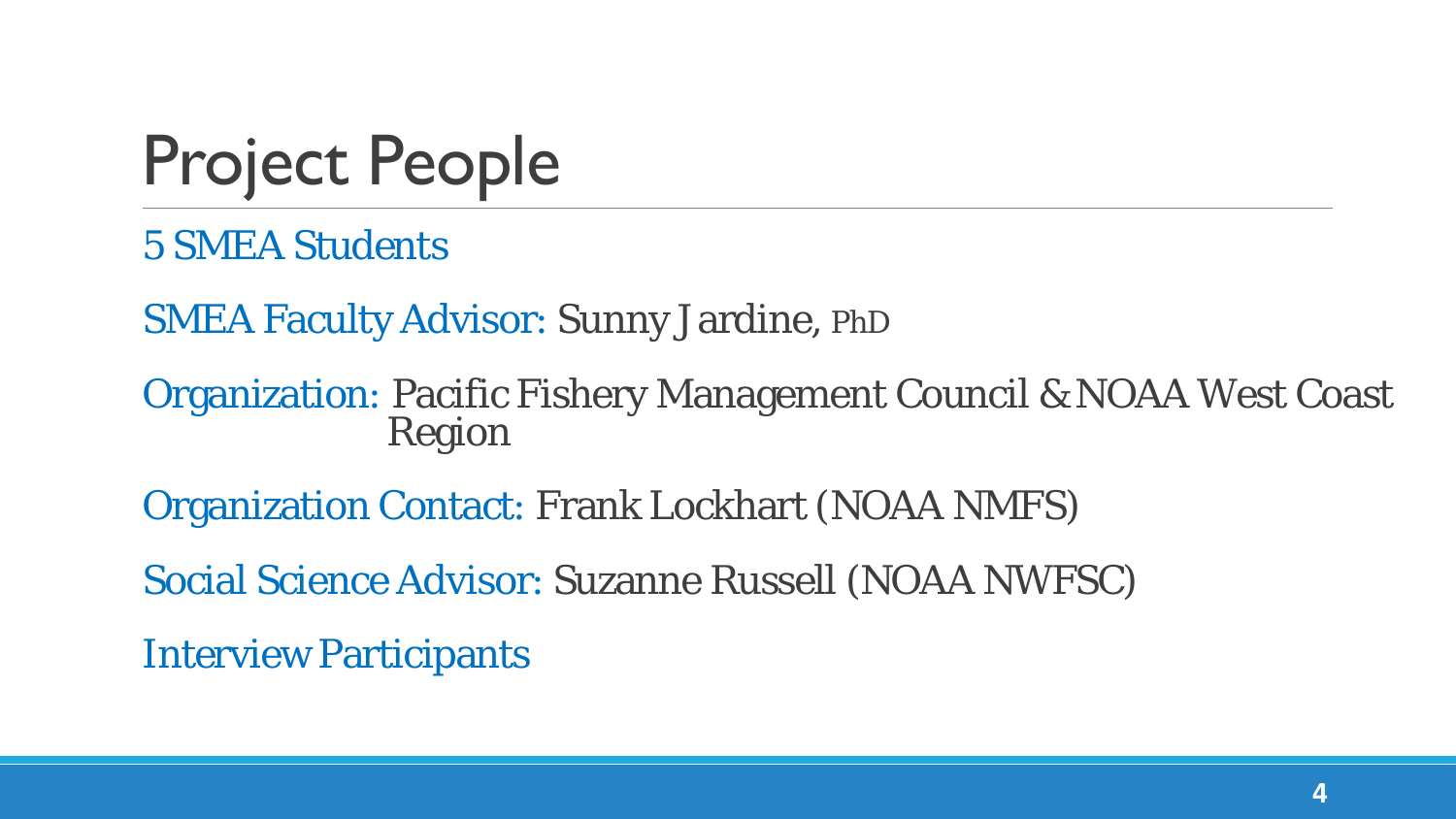# Project Components

1. Define the four issues in the fishery that the AMP program intends to address: fishing community stability, processor stability, facilitating new entrants into the fishery, and conservation.

2. Summarize the Council's previous discussions on the AMP.

3. Conduct a literature review of similar programs.

4. Conduct interviews to determine stakeholder preferences and attitudes toward AMP policy options.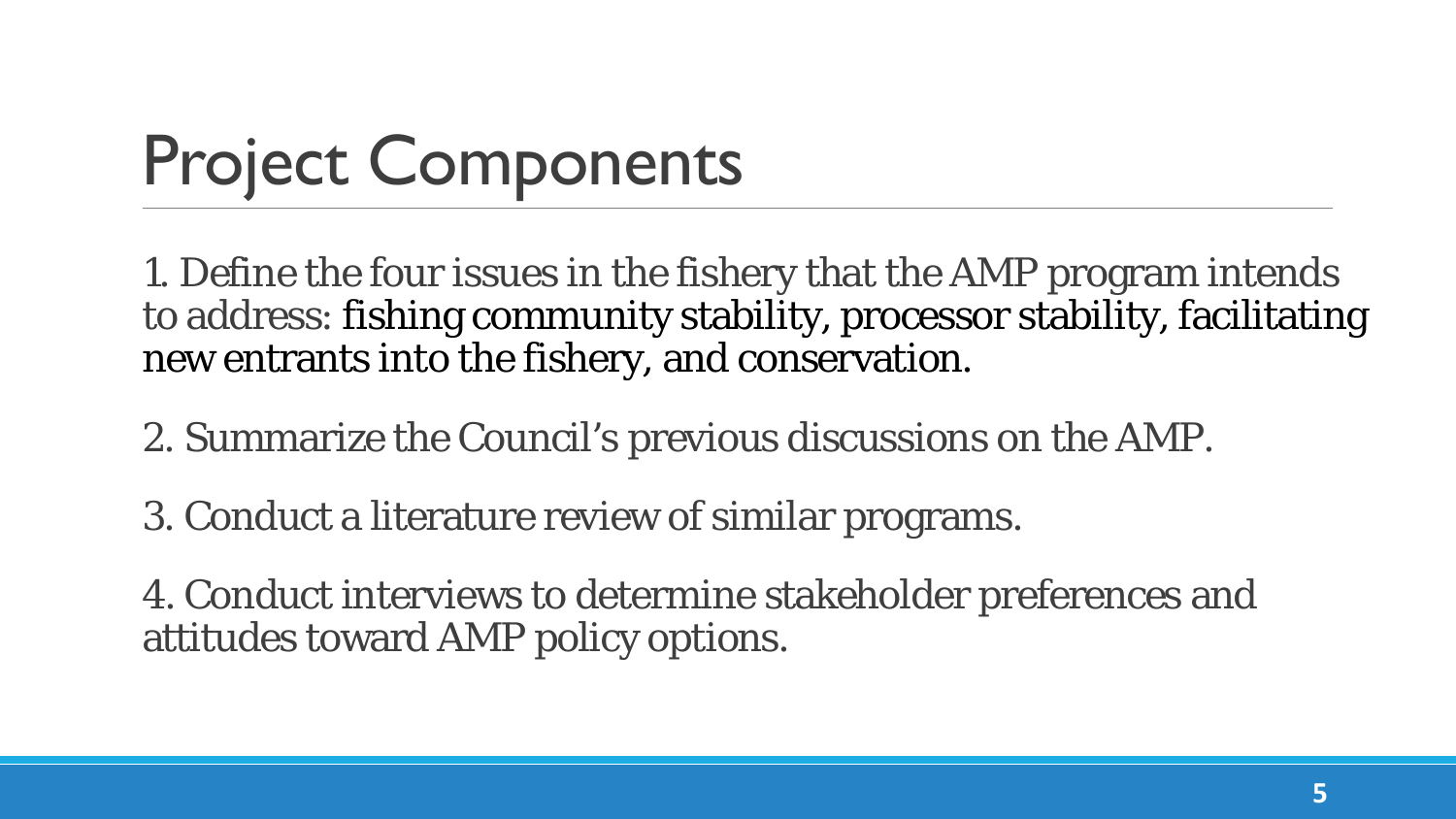# Project Components

5. Identify potential options for the AMP.

6. Describe how each of the above options could be implemented and the necessary actions, timelines, and resources for each option.

7. Develop criteria for evaluating these potential uses.

8. (optional) Based on criteria, identify which options would best address one or more of the AMP's objectives.

END PRODUCT: Report to the Council and NOAA.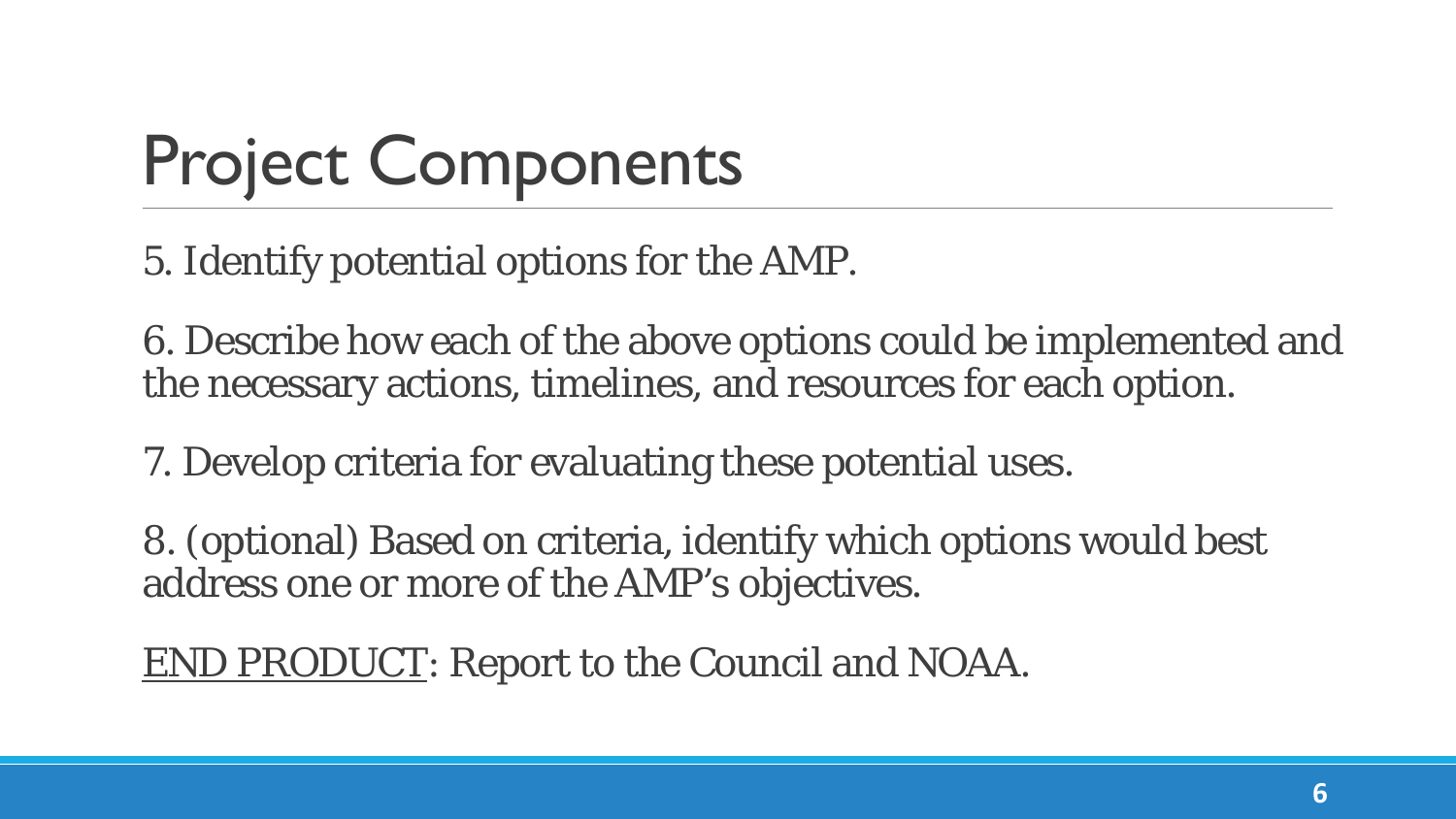### Council Involvement

- Groundfish Management Team, Groundfish Advisory Panel, Council Members, industry, and others participate in interviews (Fall 2018).
- **Provide feedback to the students and project advisors on** project objectives and deliverables.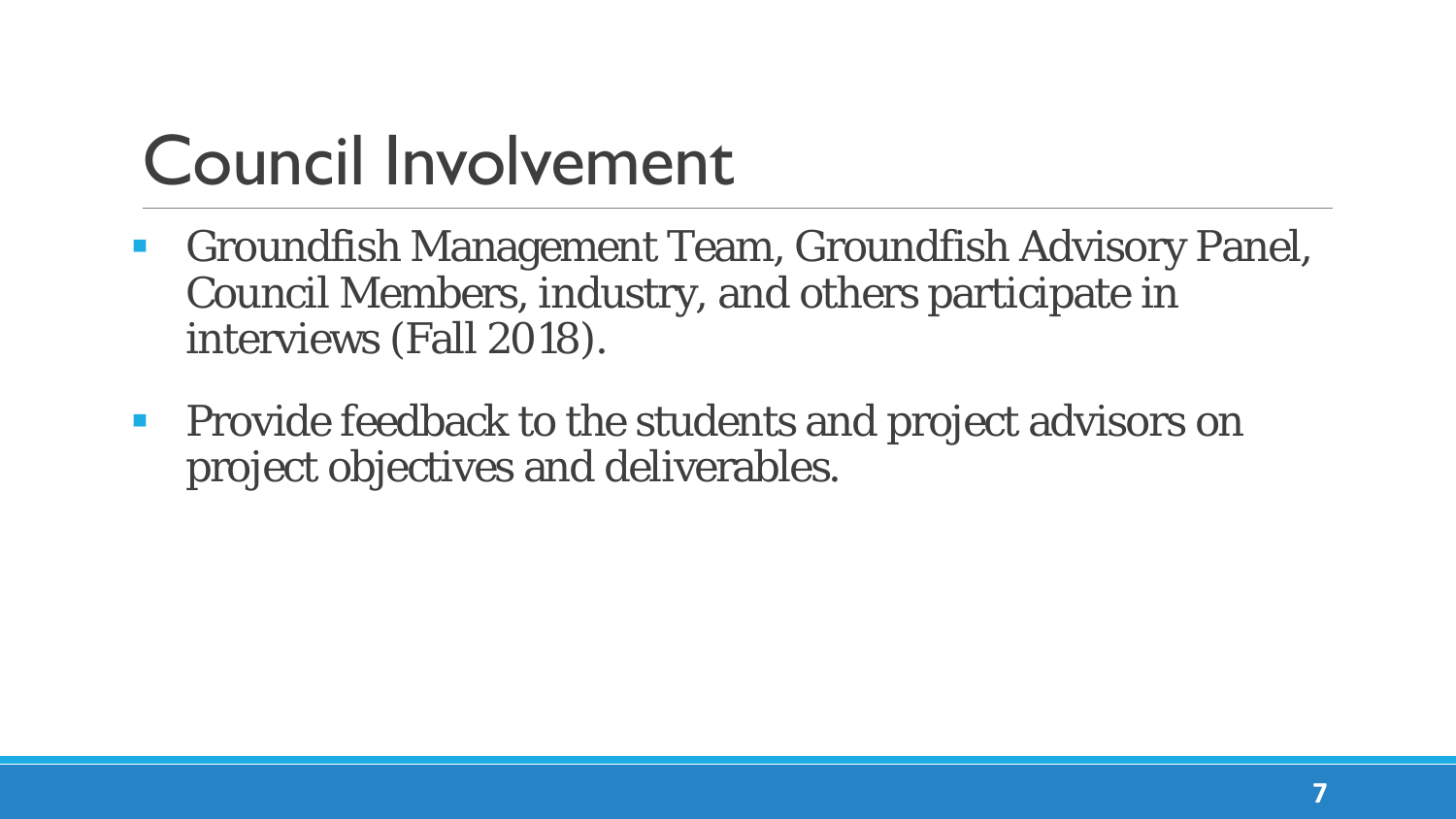## Thank you!

Contact Information

Frank Lockhart: [frank.lockhart@noaa.gov](mailto:frank.lockhart@noaa.gov)

SMEA Students: Katie Chicojay, Emilie Franke, Kelly Martin, Priscilla Rivas, Stephanie Wolek

[efranke@uw.edu](mailto:efranke@uw.edu)

<https://smea.uw.edu/>